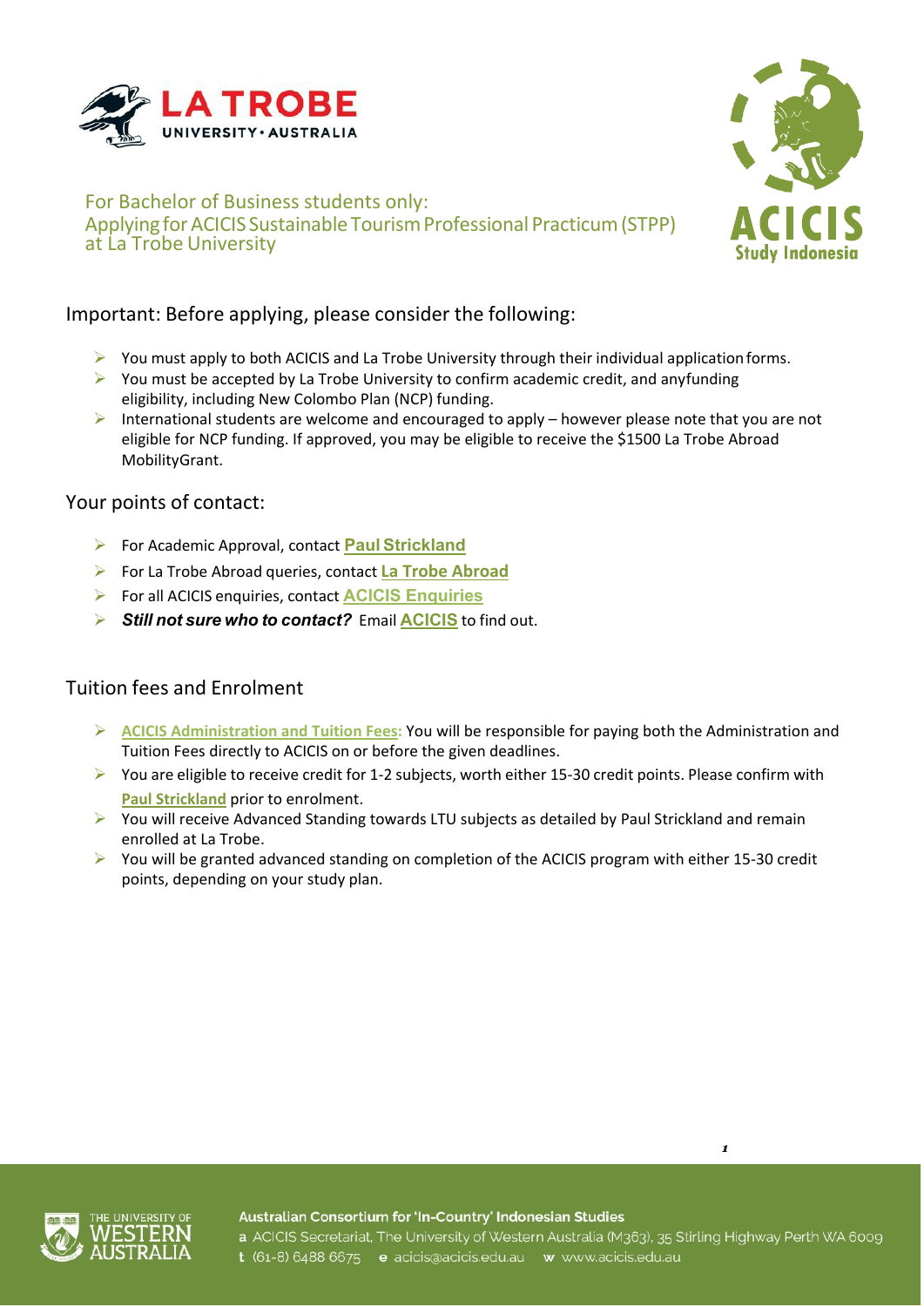



## New Colombo Plan Mobility Grant

There is no separate application for a New Colombo Plan Mobility Grant – instead, you are automatically considered for a grant when you submit your application to ACICIS. Your eligibility will be assessed in collaboration with La Trobe University upon your acceptance into the program. You will be notified of the outcome via email from ACICIS.

You must meet all the following criteria to be eligible for a NCP grant:

- $\checkmark$  Current undergraduate (Bachelor or Honours Degree) student
- Studying at an **ACICIS Member [University](http://www.acicis.edu.au/universities/member/)** (YES! La Trobe is a member university)
- $\checkmark$  Australian citizen
- Receiving credit towards my degree for participation in the STPP<sup>1</sup>
- Have not previously received two virtual short-term New Colombo Plan Mobility Grant<sup>2</sup>
- Not *currently* a citizen or permanent resident of the Republic ofIndonesia
- Not *previously* a citizen or permanent resident of the Republic of Indonesia

1 Eligible students must be fully registered with, and approved by, La Trobe University before they can be offered an NCP mobility grant.

2 Students are only allowed to receive **two** virtual short term grants, **one** short term mobility grant and **one** semesterlong mobility grant from the NewColombo Plan.

N.B. 70% of grant recipients (Australia-wide) must be between the ages of 18-28. Therefore, up to 30% of recipients can be 28 or older.



Australian Consortium for 'In-Country' Indonesian Studies a ACICIS Secretariat, The University of Western Australia (M363), 35 Stirling Highway Perth WA 6009

*2*

t (61-8) 6488 6675 e acicis@acicis.edu.au w www.acicis.edu.au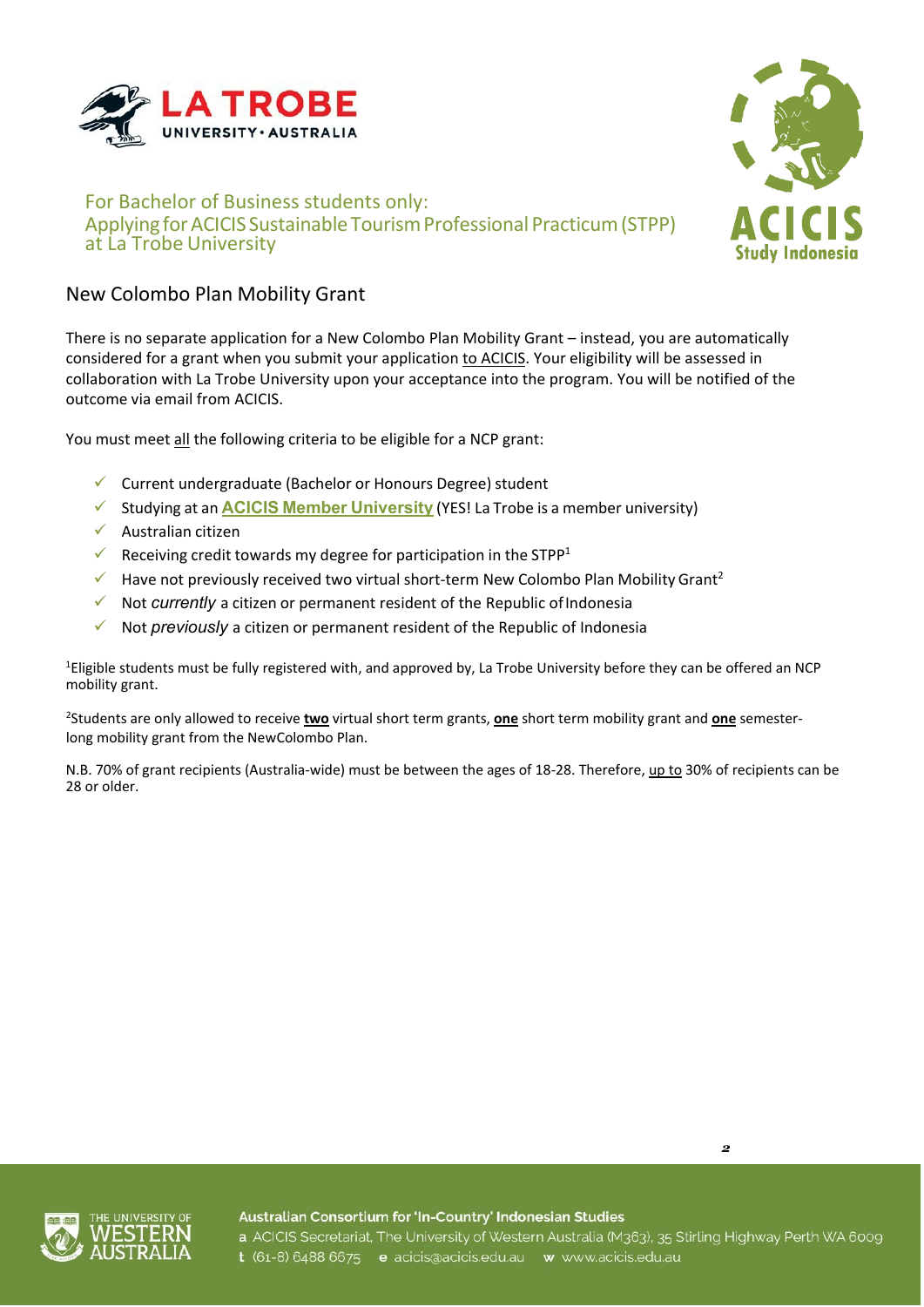



# Application Deadlines for the Sustainable Tourism Professional Practicum (STPP)

| <b>ACICIS Deadline</b>                  | <b>La Trobe University Deadline</b>                                                                                                                                                                                                                     |
|-----------------------------------------|---------------------------------------------------------------------------------------------------------------------------------------------------------------------------------------------------------------------------------------------------------|
| Winter: 1 April<br>Summer: 15 September | There is no universal deadline for short-<br>term programs, however you must:<br>1. Complete your SOMSASapplication8-<br>12 weeks before program start date. <sup>1</sup><br>2. Complete the rest of your OSP Application 6-<br>8 weeks before program. |

1 See the dates for the STPP **[here](http://www.acicis.edu.au/programs/practicum/dates/)**.

## Application Process

You can commence your application to ACICIS and La Trobe University at the same time.

**Step 1:** Submit your application to ACICIS **[here](https://fs9.formsite.com/acicis/form41/form_login.html)**.

 $\checkmark$  ACICIS will notify the outcome of your application 1 month after the application deadline.

**Step 2:** Submit your SOMSAS application to La Trobe:

- To discuss academic credit eligibility before applying, youmay wish to speak to **Paul [Strickland](mailto:p.strickland@latrobe.edu.au)**.
- Completeyour**[SOMSASapplication](https://uniforms.latrobe.edu.au/sites/lti/somsas)**8-12weeks beforeprogramstartdate to apply for credittowards a core subject or elective.
- $\checkmark$  Obtain a copy of the Course Outline for the STPP and attach this to your application you can download these from **ACICIS [website](http://www.acicis.edu.au/)** or request one from ACICIS directly.





Australian Consortium for 'In-Country' Indonesian Studies

a ACICIS Secretariat, The University of Western Australia (M363), 35 Stirling Highway Perth WA 6009 t (61-8) 6488 6675 e acicis@acicis.edu.au w www.acicis.edu.au